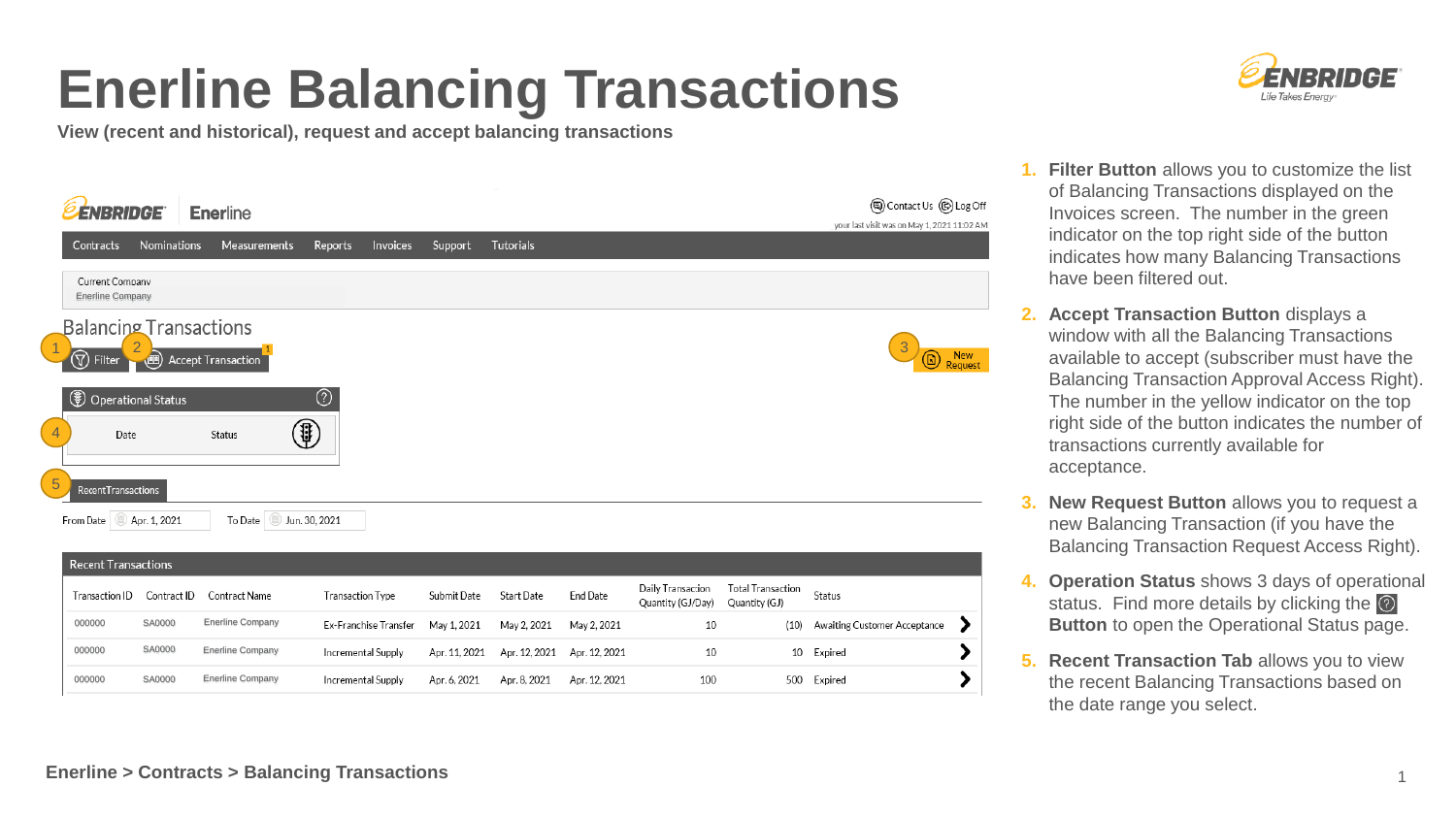### **Enerline Balancing Transactions – New Request**



| <b><i>EENBRIDGE</i></b>                              | Enerline                                                                                                                      | (a) Contact Us (B) Log Off<br>your last visit was on May 1, 2021 11:02 AM |
|------------------------------------------------------|-------------------------------------------------------------------------------------------------------------------------------|---------------------------------------------------------------------------|
| <b>Nominations</b><br>Contracts                      | Measurements<br>Invoices<br><b>Tutorials</b><br>Reports<br>Support                                                            |                                                                           |
| Current Company<br><b>Enerline Company</b>           |                                                                                                                               |                                                                           |
| <b>Balancing Trapsactions</b>                        |                                                                                                                               |                                                                           |
| $\bigcirc$<br>3<br><b>Filter</b>                     | $\bigotimes$ Close<br><b>Incremental Supply</b><br>$^{\circledR}$<br>(金<br>$\otimes$<br>Warnings<br><b>Balances</b><br>Errors | <b>New</b><br>G,<br>Request                                               |
| <b>Operational Stat</b>                              | Transaction Information                                                                                                       |                                                                           |
| Date                                                 | Start Date*<br>End Date*<br>May 2, 2021<br>May 3, 2021                                                                        |                                                                           |
| RecentTransactions<br>From Date   Apr. 1, 202        | From<br>Holder *                                                                                                              |                                                                           |
|                                                      | $\check{~}$<br><b>Enerline Company</b>                                                                                        |                                                                           |
| <b>Recent Transactions</b><br>Transaction ID Contrad | To<br>Receipt Point *<br>Contract*                                                                                            |                                                                           |
|                                                      | $\check{~}$<br>Dawn Facilities V<br><b>Enerline Company</b>                                                                   | omer Acceptance                                                           |
|                                                      | <b>Balancing Transaction Detail</b>                                                                                           |                                                                           |
|                                                      | Total Transaction Quantity (GJ)<br>Rate CAD/GJ<br>Charge CAD<br>Daily Transaction Quantity (GJ/d) *                           | ustomer                                                                   |
|                                                      | $\mathbb O$<br>100<br>0.00                                                                                                    | ⋗                                                                         |
|                                                      | Note - Estimated Charge<br>5<br>$\overline{2}$                                                                                | idge Execution                                                            |
|                                                      | Calculate<br>$\left(\frac{1}{\sqrt{2}}\right)$<br>Cancel<br>Save                                                              | <b>idge Execution</b>                                                     |

#### **Enerline > Contracts > Balancing Transactions**

- **1. New Request Popup** allows you to enter all the data for the Balancing Transaction.
- **2. Calculate Button** allows you to calculate the Total Transaction Quantity and Charge once all the mandatory fields are populated in the screen. This button will not become active until all the mandatory fields are populated.
- **3. Errors and Warnings Buttons** each display a window with a details reason for the error or waring. Errors will have a red indicator on the top right corner of the button identifying the number of errors. You cannot save a Balancing Transaction if there are Errors present. Warnings will have a yellow indicator on the top right corner identifying the number of warnings. Balancing Transactions with Warnings can be saved and will require a manual review once submitted.
- **4. Balances Button** provides you with an overview showing your Balancing Parameters, BGA variance based on any balancing executed since the last billing and the projected variance based on this new request.
- **5. Save Button** allows you to save the Balancing Transaction. You will be directed to the New Request tab on the Balancing Transactions screen where you will be able to submit the request.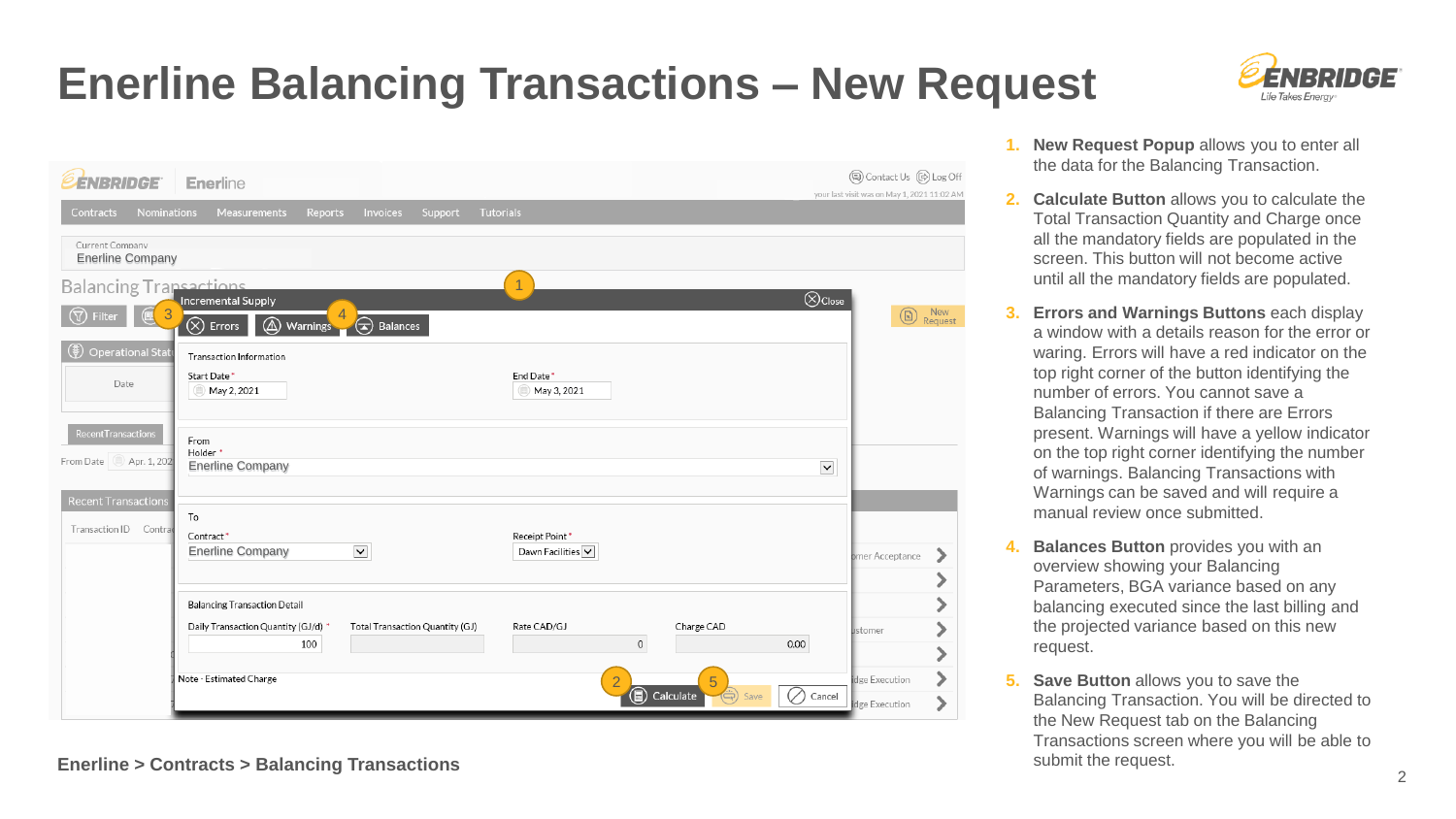#### **Enerline Balancing Transactions – New Requests**



| <b><i>EENBRIDGE</i></b>                                                                                 |                    | <b>Enerline</b> |                         |          |         |                  |        |                   | your last visit was on May 1, 2021 11:02 AM | <b>@Contact Us @Log Off</b>   | л.           |
|---------------------------------------------------------------------------------------------------------|--------------------|-----------------|-------------------------|----------|---------|------------------|--------|-------------------|---------------------------------------------|-------------------------------|--------------|
| <b>Contracts</b>                                                                                        | Nominations        | Measurements    | Reports                 | Invoices | Support | <b>Tutorials</b> |        |                   |                                             |                               |              |
| Current Company<br><b>Enerline Company</b>                                                              |                    |                 |                         |          |         |                  |        |                   |                                             |                               | 2.           |
| <b>Balancing Transactions</b>                                                                           |                    |                 |                         |          |         |                  |        |                   |                                             |                               | $\mathbf{3}$ |
| $\circledr$<br>Filter                                                                                   | Accept Transaction |                 |                         |          |         |                  |        |                   |                                             | New<br>$\circledB$<br>Request |              |
| $^{\circledR}$<br><b>Operational Status</b><br>Date<br>RecentTransactions                               | New Requests       | Status          | ⊚<br>$\pmb{\mathbb{P}}$ |          |         |                  |        |                   |                                             |                               | 4.           |
| Newly requested Balancing Transactions must be submitted for approval and will not be saved in Enerline |                    |                 |                         |          |         |                  |        |                   |                                             |                               |              |
| New Balancing Transactions                                                                              |                    |                 |                         |          |         |                  |        |                   |                                             | $^\circledR$                  |              |
|                                                                                                         |                    |                 |                         |          |         |                  | $   -$ | Daily Transaction | <b>Total Transaction</b>                    |                               |              |

To Receipt Point

Dawn Facilities

**Start Date** 

May 2, 2021

**End Date** 

May 3, 2021

Quantity (GJ/Day)

- **1. New Request Tab** allows you to view, edit and/or submit your saved transactions.
- **2. Delete Button** allows you to delete the transaction.
- > allows you to view or edit the details of the Balancing Transaction before submitting.
- **4. Submit All Button** allows you to submit the list of new Balancing Transactions.

 $2 \sim 3$ 

4

Quantity (GJ

10

#### Disclaimer:

**Transaction Type** 

**Incremental Supply** 

For contracts that have daily read accounts - transaction request results are based on actual consumption projected to the end of the current month. If there are cycle accounts attached they are not included when calculati For contracts that have all cycle read accounts - transaction request results are based on the most current Direct Purchase Status Report

To Contract/Holder

From Contract/Holder

Enerline Holder **Enerline Company** 

From Receipt Point